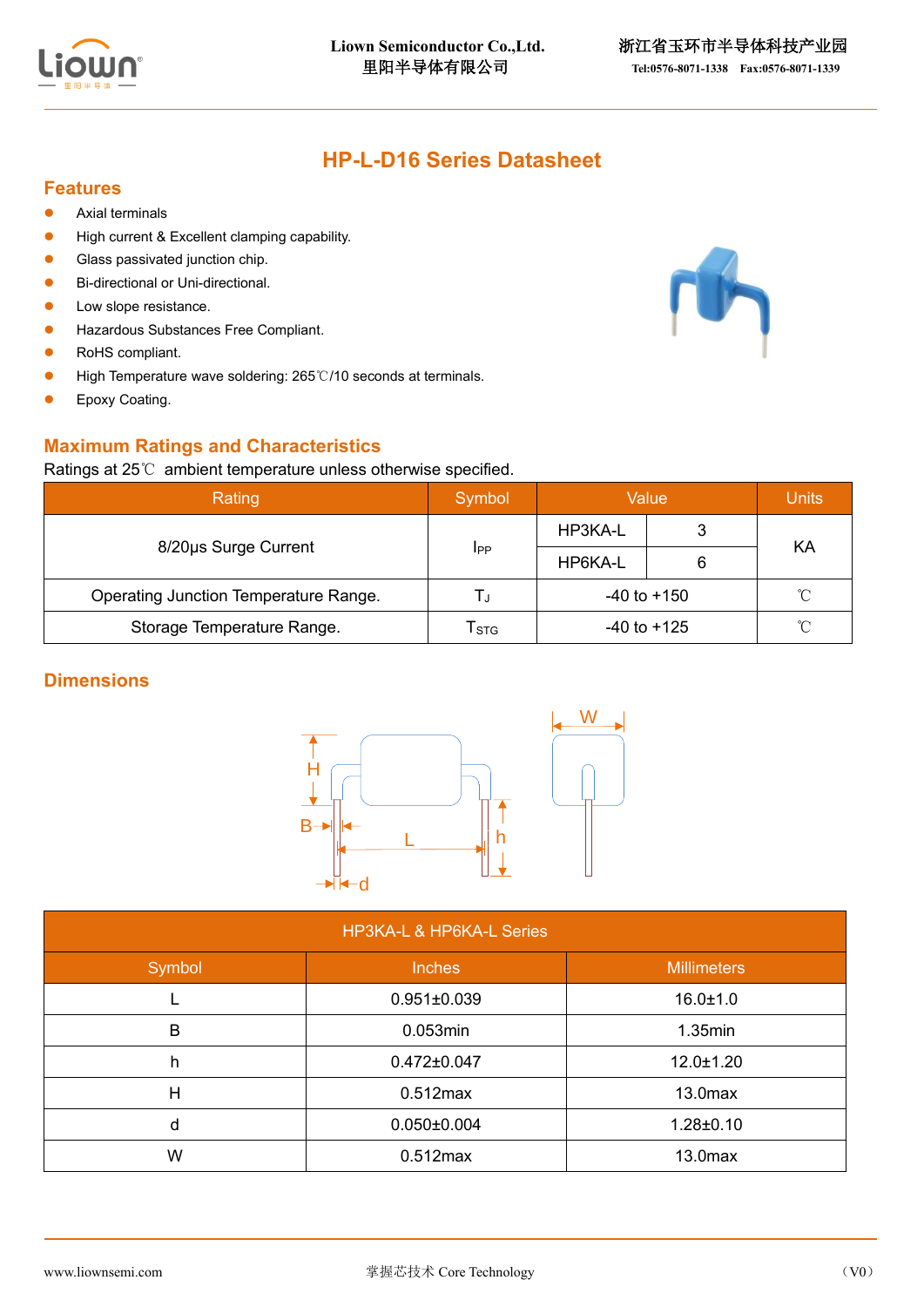

## **Electrical Characteristics**

| Part<br><b>Number</b> | Spec.<br>Code   | <b>Reverse Stand-</b><br><b>Off Voltage</b> |             | <b>Breakdown</b><br>Voltage |             | <b>Test</b><br>Current | <b>Current</b><br>Rating | Maximum<br>Energy | <b>Maximum</b><br>Clamping<br>Voltage | <b>Reverse</b><br>Leakage |
|-----------------------|-----------------|---------------------------------------------|-------------|-----------------------------|-------------|------------------------|--------------------------|-------------------|---------------------------------------|---------------------------|
|                       |                 | $V_{AC}(V)$                                 | $V_{DC}(V)$ | $V_{BL}(V)$                 | $V_{BH}(V)$ | $I_T(mA)$              | $8/20\mu s$<br>pulse     | 10/1000µs         | $V_C(V)$<br>@                         | $I_R(\mu A)$<br>$@V_{DC}$ |
| HP3KA-30CL            | D <sub>16</sub> | 21                                          | 30          | 33.0                        | 37.0        |                        | 3KA                      | 1200              | 100                                   | 5                         |
| HF6KA-66CL            | D <sub>16</sub> | 45                                          | 66          | 70.0                        | 77.5        |                        | 6KA                      | 5200              | 120                                   | 5                         |

Notes: 1. TA=25℃ unless otherwise specified

2. Applying 8/20μs wave form pulse as defined in IEC61000-4-5

### **Ratings and Characteristic Curves (Ta=25**℃ **unless otherwise noted)**



Figure 3. Wave Soldering Temperature Profile